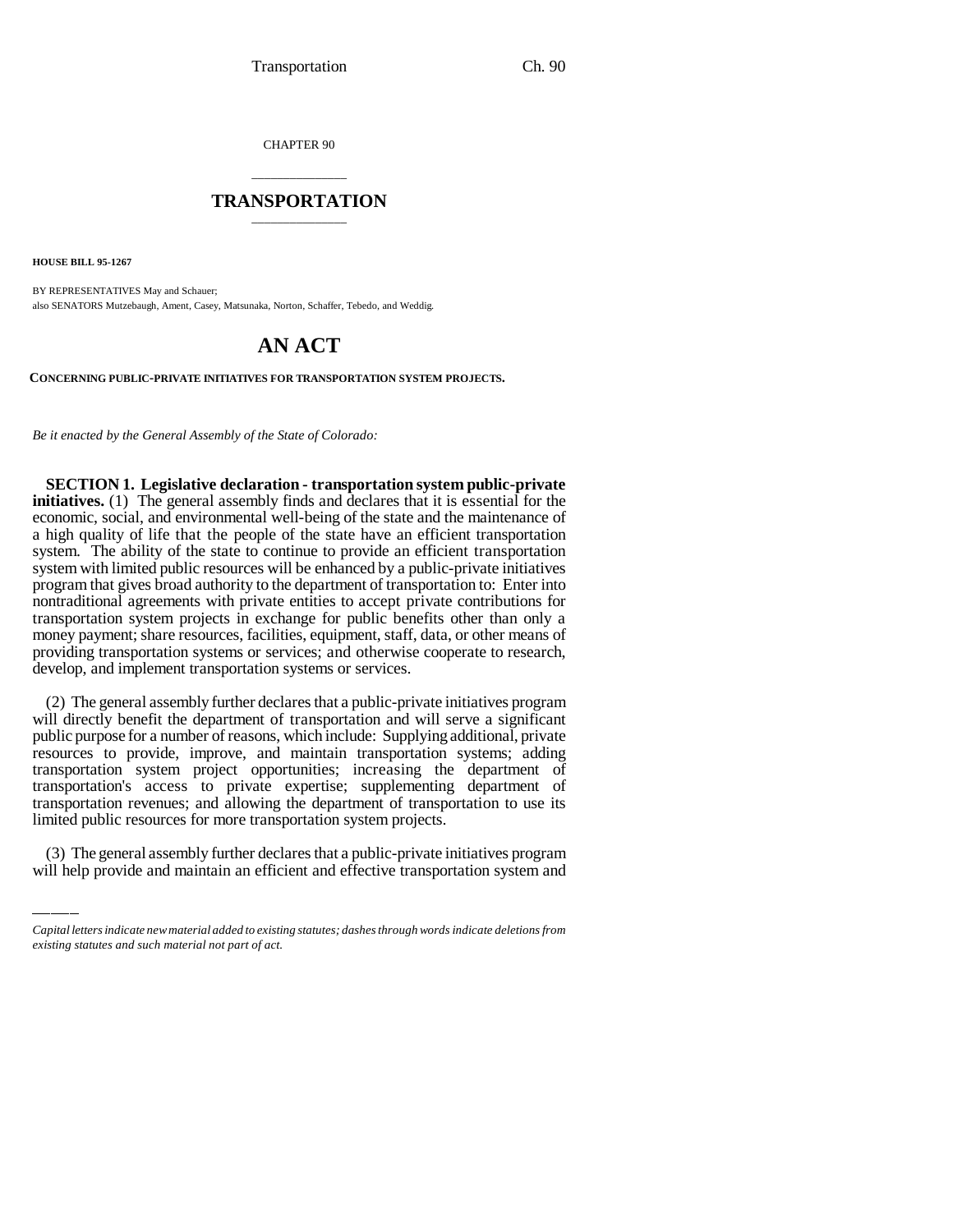### Ch. 90 Transportation

also will benefit indirectly the private sector to a lesser degree by providing economic investment and business opportunities.

**SECTION 2.** Article 1 of title 43, Colorado Revised Statutes, 1993 Repl. Vol., as amended, is amended BY THE ADDITION OF A NEW PART to read: PART 12

## PUBLIC-PRIVATE INITIATIVES PROGRAM

**43-1-1201. Definitions.** AS USED IN THIS PART 12, UNLESS THE CONTEXT OTHERWISE REQUIRES:

(1) "PRIVATE CONTRIBUTION" MEANS THE SUPPLY BY A PRIVATE ENTITY OF RESOURCES TO ACCOMPLISH ALL OR ANY PART OF THE WORK ON A TRANSPORTATION SYSTEM PROJECT, INCLUDING FUNDS, FINANCING, INCOME, REVENUE, COST SHARING, TECHNOLOGY, STAFF, EQUIPMENT, EXPERTISE, DATA, OR ENGINEERING, CONSTRUCTION, OR MAINTENANCE SERVICES.

(2) "PUBLIC BENEFIT" MEANS A DEPARTMENT GRANT OF A RIGHT OR INTEREST IN OR CONCERNING A TRANSPORTATION SYSTEM PROJECT, INCLUDING:

(a) A LEASE OR EASEMENT IN, UNDER, OR ABOVE A STATE HIGHWAY RIGHT-OF-WAY, NOTWITHSTANDING SECTION 43-1-210;

(b) ANY USE OF STATE HIGHWAY RIGHT-OF-WAY THAT DOES NOT IMPAIR HIGHWAY OPERATION OR SAFETY, NOTWITHSTANDING SECTION 43-3-101 (3);

(c) ALL OR PART OF ANY REVENUE OR INCOME RESULTING FROM THE PRIVATE USE OF A STATE HIGHWAY RIGHT-OF-WAY;

(d) A MONEY PAYMENT FOR SERVICES FROM AVAILABLE FUNDS; AND

(e) ANY OTHER BENEFIT THAT IS SPECIFICALLY AUTHORIZED BY LAW.

(3) "PUBLIC-PRIVATE INITIATIVE" MEANS A NONTRADITIONAL ARRANGEMENT BETWEEN THE DEPARTMENT AND ONE OR MORE PRIVATE OR PUBLIC ENTITIES THAT PROVIDES FOR:

(a) ACCEPTANCE OF A PRIVATE CONTRIBUTION TO A TRANSPORTATION SYSTEM PROJECT OR SERVICE IN EXCHANGE FOR A PUBLIC BENEFIT CONCERNING THAT PROJECT OR SERVICE OTHER THAN ONLY A MONEY PAYMENT;

(b) SHARING OF RESOURCES AND THE MEANS OF PROVIDING TRANSPORTATION SYSTEM PROJECTS OR SERVICES; OR

(c) COOPERATION IN RESEARCHING, DEVELOPING, AND IMPLEMENTING TRANSPORTATION SYSTEM PROJECTS OR SERVICES.

(4) "RETAIL GOODS AND SERVICES" MEANS ALL GOODS AND SERVICES SOLD TO THE PUBLIC OTHER THAN COMMUNICATIONS SERVICES.

(5) "TRANSPORTATION SYSTEM" MEANS THE STATE TRANSPORTATION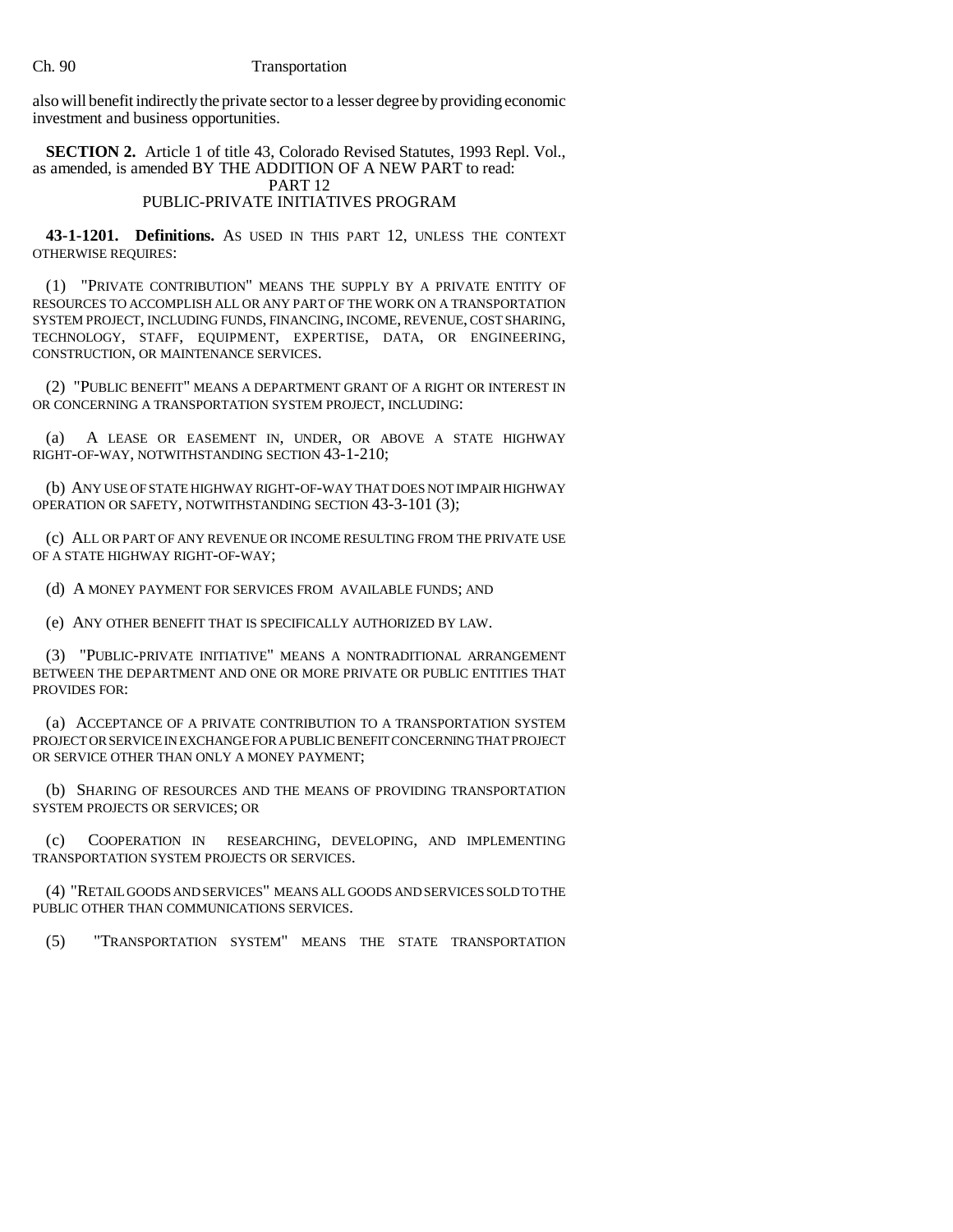Transportation Ch. 90

INFRASTRUCTURE AND RELATED SYSTEMS, INCLUDING HIGHWAYS AND ASSOCIATED RIGHTS-OF-WAY, BRIDGES, VEHICLES, EQUIPMENT, PARK AND RIDE LOTS, TRANSIT STATIONS, TRANSPORTATION MANAGEMENT SYSTEMS, AND INTELLIGENT VEHICLE HIGHWAY SYSTEMS.

(6) "UNSOLICITED PROPOSAL" MEANS A WRITTEN PROPOSAL FOR A PUBLIC-PRIVATE INITIATIVE THAT IS SUBMITTED BY A PRIVATE ENTITY FOR THE PURPOSE OF ENTERING INTO AN AGREEMENT WITH THE DEPARTMENT BUT THAT IS NOT IN RESPONSE TO A FORMAL SOLICITATION OR REQUEST ISSUED BY THE DEPARTMENT.

**43-1-1202. Department powers.** (1) NOTWITHSTANDING ANY OTHER LAW, THE DEPARTMENT MAY:

(a) SOLICIT AND CONSIDER PROPOSALS, ENTER INTO AGREEMENTS, GRANT BENEFITS, AND ACCEPT CONTRIBUTIONS FOR PUBLIC-PRIVATE INITIATIVES PURSUANT TO THIS PART 12 CONCERNING ANY OF THE FOLLOWING:

(I) USE OF ADVANCED TRANSPORTATION TECHNOLOGIES FOR TRAVELLER INFORMATION SERVICES;

(II) SYSTEMS FOR ROAD WEATHER INFORMATION, SAFETY WARNING, ADVANCED TRAFFIC MANAGEMENT, INFORMATION BROADCASTING, REAL-TIME TRANSIT INFORMATION, ROUTE FINDING AND VEHICLE NAVIGATION, AND COLLISION AVOIDANCE;

(III) HAZARDOUS AND NONHAZARDOUS INCIDENT DETECTION, RESPONSE, AND REMOVAL AND FACILITATION OF EMERGENCY MEDICAL RESPONSE;

(IV) PROMOTION OF PRIVATE INVESTMENT IN TRAFFIC OPERATIONS CENTERS, USE OF TELECOMMUNICATIONS, USE OF TELECOMMUTING TO REDUCE TRANSPORTATION DEMAND, CONVERSION OF DEFENSE TECHNOLOGIES TO CIVILIAN TRANSPORTATION USES, OPERATIONAL EFFICIENCY ON URBAN AND RURAL ROADS, AND ELECTRONIC PAYMENT FOR TRANSPORTATION SERVICES;

(V) VOLUNTARY EMISSIONS TESTING AND MITIGATION;

(VI) RIDE MATCHING AND RESERVATION IN SUPPORT OF DEMAND MANAGEMENT;

(VII) SAFETY MONITORING SYSTEMS;

(VIII) COMMERCIAL FLEET MANAGEMENT AND ELECTRONIC CLEARANCE OF PORTS OF ENTRY; AND

(IX) DEVELOPMENT OF NATIONAL STANDARDS AND PROTOCOLS FOR INTELLIGENT TRANSPORTATION SYSTEMS.

(b) SOLICIT PROPOSALS FOR PUBLIC-PRIVATE INITIATIVES AS COMPETITIVE SEALED PROPOSALS PURSUANT TO SECTION 24-103-203, C.R.S.;

(c) CONSIDER AND ACCEPT UNSOLICITED PROPOSALS PURSUANT TO SECTION 43-1-1203;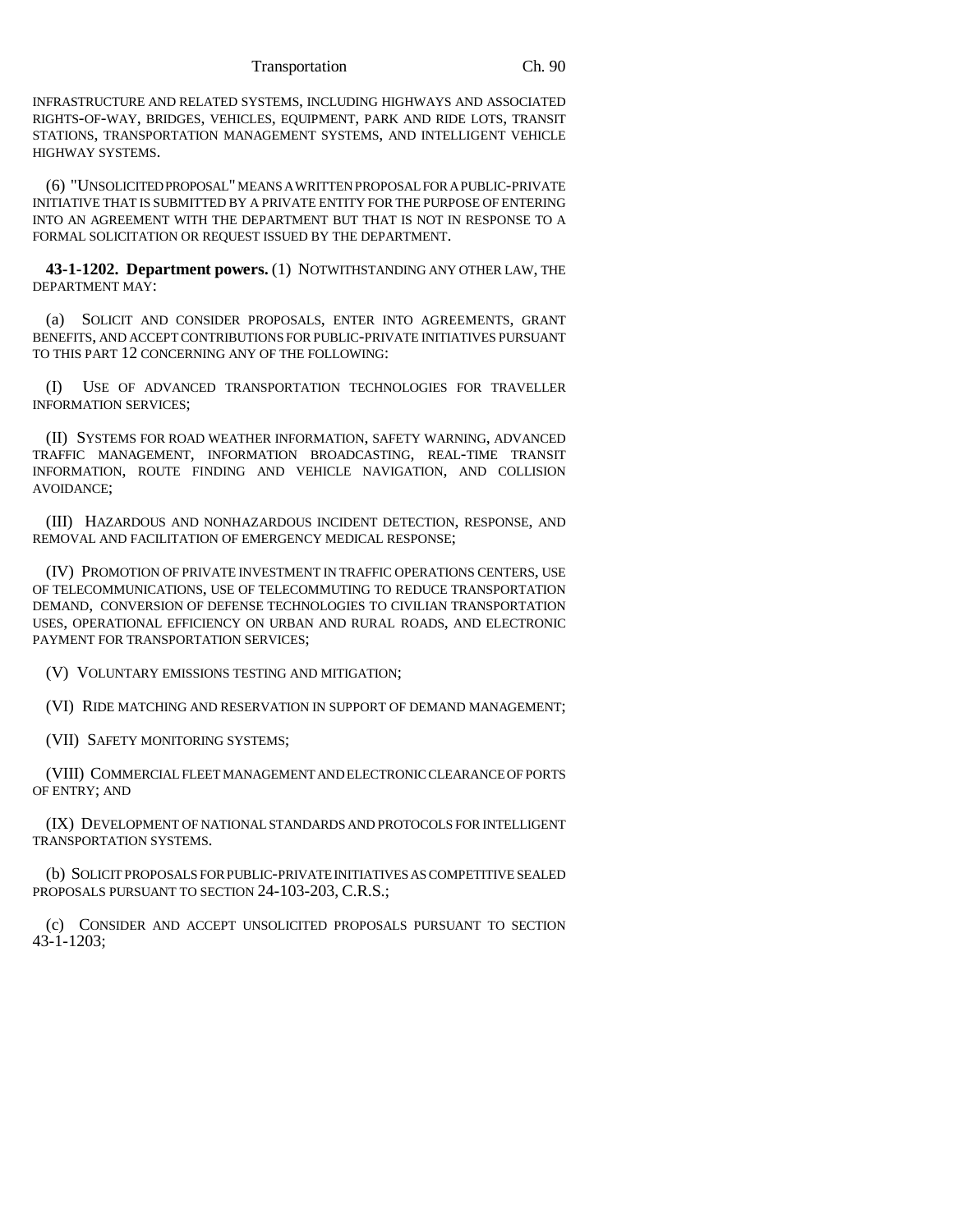## Ch. 90 Transportation

(d) GRANT A PUBLIC BENEFIT IN OR CONCERNING A TRANSPORTATION SYSTEM PROJECT IN EXCHANGE FOR A PRIVATE CONTRIBUTION TO THAT PROJECT, BUT THE TERM OF ANY LEASE, EASEMENT, OR FRANCHISE GRANTED BY THE DEPARTMENT AS A PUBLIC BENEFIT UNDER THIS PART 12 SHALL:

(I) REASONABLY RELATE TO THE VALUE OF THE PRIVATE CONTRIBUTION AS DETERMINED BY THE DEPARTMENT; AND

(II) NOT EXCEED NINETY-NINE YEARS;

(e) ACCEPT A PRIVATE CONTRIBUTION TO A TRANSPORTATION SYSTEM PROJECT;

(f) EXERCISE ANY POWER OF THE DEPARTMENT AUTHORIZED BY LAW TO FACILITATE THE DEVELOPMENT AND PERFORMANCE OF PUBLIC-PRIVATE INITIATIVES.

(2) SERVICES SHALL NOT BE PROVIDED UNDER THIS PART 12 UNLESS THEY ARE CONSISTENT AND COMPATIBLE WITH THE USE AND ZONING OF THE LAND ADJACENT TO THE RIGHT-OF-WAY.

(3) RETAIL GOODS AND SERVICES SHALL NOT BE AUTHORIZED UNDER THIS PART 12. THIS SUBSECTION (3) SHALL NOT PROHIBIT RETAIL GOODS AND SERVICES EXISTING ON THE EFFECTIVE DATE OF THIS PART 12, NOR ANY VENDING FACILITIES DEFINED IN SECTION 26-8.5-101, C.R.S.

**43-1-1203. Unsolicited and comparable proposals.** (1) THE DEPARTMENT MAY CONSIDER, EVALUATE, AND ACCEPT AN UNSOLICITED PROPOSAL FOR A PUBLIC-PRIVATE INITIATIVE ONLY IF THE PROPOSAL COMPLIES WITH ALL OF THE REQUIREMENTS OF THIS SECTION.

(2) THE DEPARTMENT MAY CONSIDER AN UNSOLICITED PROPOSAL ONLY IF THE PROPOSAL:

(a) IS INNOVATIVE AND UNIQUE;

(b) IS INDEPENDENTLY ORIGINATED AND DEVELOPED BY THE PROPOSER;

(c) IS PREPARED WITHOUT DEPARTMENT SUPERVISION;

(d) IS NOT AN ADVANCE PROPOSAL FOR A KNOWN DEPARTMENT REQUIREMENT THAT CAN BE ACQUIRED BY COMPETITIVE METHODS; AND

(e) INCLUDES SUFFICIENT DETAIL AND INFORMATION FOR THE DEPARTMENT TO EVALUATE THE PROPOSAL IN AN OBJECTIVE AND TIMELY MANNER AND TO DETERMINE IF THE PROPOSAL BENEFITS THE DEPARTMENT.

(3) IF THE UNSOLICITED PROPOSAL DOES NOT COMPLY WITH THE REQUIREMENTS OF SUBSECTION (2) OF THIS SECTION, THE DEPARTMENT SHALL RETURN THE PROPOSAL WITHOUT FURTHER ACTION. IF THE UNSOLICITED PROPOSAL COMPLIES WITH ALL THE REQUIREMENTS OF SUBSECTION (2) OF THIS SECTION, THE DEPARTMENT MAY FURTHER EVALUATE THE PROPOSAL PURSUANT TO THIS SECTION.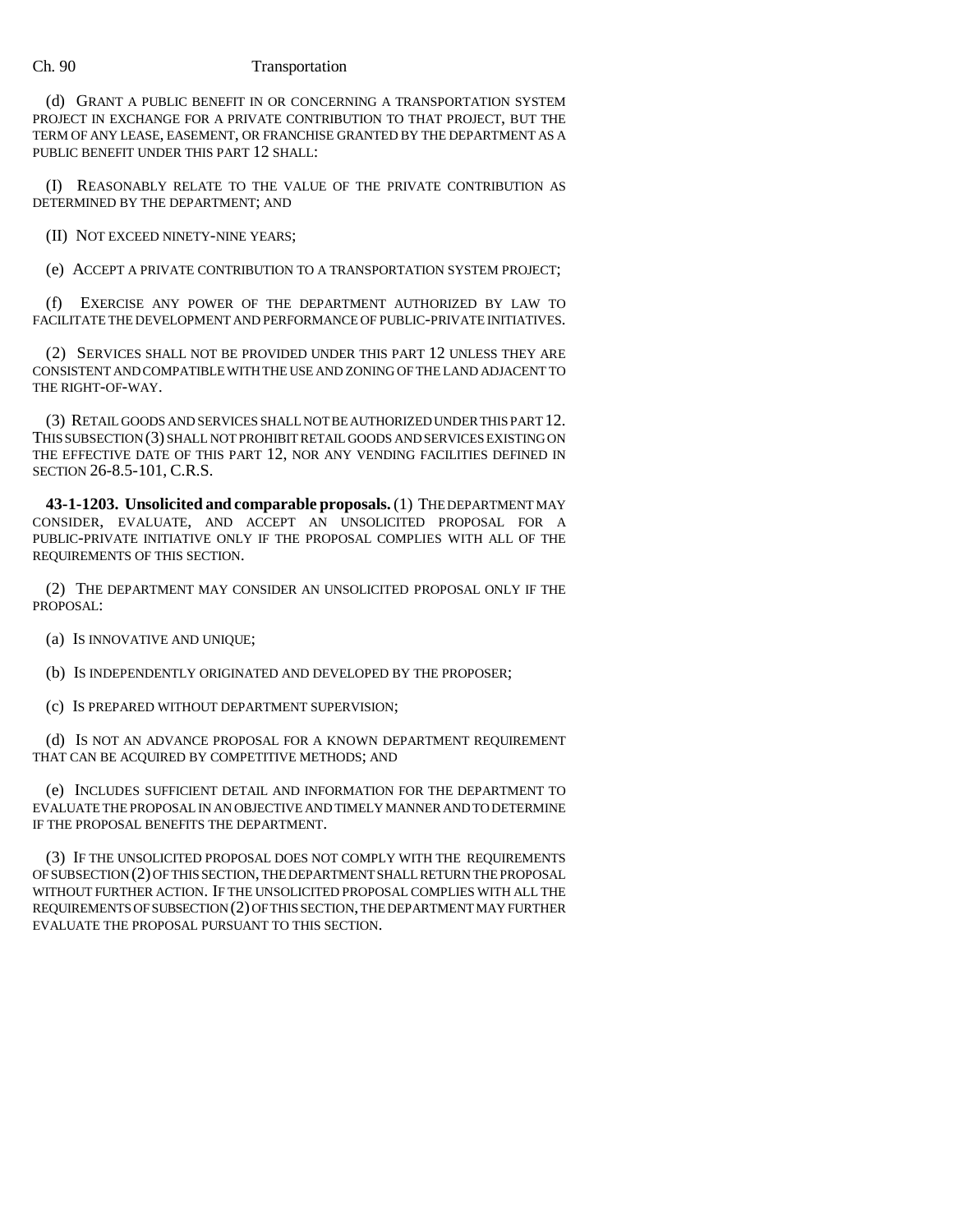(4) THE DEPARTMENT SHALL BASE ITS EVALUATION OF THE UNSOLICITED PROPOSAL ON THE FOLLOWING FACTORS:

(a) UNIQUE AND INNOVATIVE METHODS, APPROACHES, OR CONCEPTS DEMONSTRATED BY THE PROPOSAL;

(b) SCIENTIFIC, TECHNICAL, OR SOCIOECONOMIC MERITS OF THE PROPOSAL;

(c) POTENTIAL CONTRIBUTION OF THE PROPOSAL TO THE DEPARTMENT'S MISSION;

(d) CAPABILITIES, RELATED EXPERIENCE, FACILITIES, OR TECHNIQUES OF THE PROPOSER OR UNIQUE COMBINATIONS OF THESE QUALITIES THAT ARE INTEGRAL FACTORS FOR ACHIEVING THE PROPOSAL OBJECTIVES;

(e) QUALIFICATIONS, CAPABILITIES, AND EXPERIENCE OF THE PROPOSED PRINCIPAL INVESTIGATOR, TEAM LEADER, OR KEY PERSONNEL WHO ARE CRITICAL IN ACHIEVING THE PROPOSAL OBJECTIVES; AND

(f) ANY OTHER FACTORS APPROPRIATE TO A PARTICULAR PROPOSAL.

(5) THE DEPARTMENT MAY ACCEPT AN UNSOLICITED PROPOSAL ONLY IF:

(a) THE UNSOLICITED PROPOSAL RECEIVES A FAVORABLE EVALUATION; AND

(b) THE DEPARTMENT MAKES A WRITTEN DETERMINATION BASED ON FACTS AND CIRCUMSTANCES THAT THE UNSOLICITED PROPOSAL IS AN ACCEPTABLE BASIS FOR AN AGREEMENT TO OBTAIN SERVICES EITHER WITHOUT COMPETITION OR AFTER THE ACTIONS ARE TAKEN PURSUANT TO SUBSECTION (6) OF THIS SECTION, AS APPLICABLE.

(6) IF THE UNSOLICITED PROPOSAL REQUIRES THE DEPARTMENT TO SPEND PUBLIC MONEYS IN AN AMOUNT THAT IS REASONABLY EXPECTED TO EXCEED FIFTY THOUSAND DOLLARS IN THE AGGREGATE FOR ANY FISCAL YEAR, INCLUDING AN UNSOLICITED PROPOSAL FOR A PUBLIC PROJECT AS DEFINED IN SECTION 24-92-102 (8), C.R.S., THE DEPARTMENT SHALL TAKE THE FOLLOWING ACTIONS, EXCEPT AS OTHERWISE PROVIDED IN SUBSECTION (7) OF THIS SECTION, BEFORE ACCEPTING THE UNSOLICITED PROPOSAL:

(a) PROVIDE PUBLIC NOTICE THAT THE DEPARTMENT WILL CONSIDER COMPARABLE PROPOSALS. THE NOTICE SHALL:

(I) BE GIVEN AT LEAST FOURTEEN DAYS PRIOR TO THE DATE SET FORTH THEREIN FOR THE OPENING OF PROPOSALS, PURSUANT TO RULES. SUCH NOTICE MAY INCLUDE PUBLICATION IN A NEWSPAPER OF GENERAL CIRCULATION AT LEAST FOURTEEN DAYS PRIOR TO CONSIDERING COMPARABLE PROPOSALS;

(II) BE PROVIDED TO ANY PERSON OR ENTITY THAT EXPRESSES, IN WRITING TO THE DEPARTMENT, AN INTEREST IN A PUBLIC-PRIVATE INITIATIVE THAT IS SIMILAR IN NATURE AND SCOPE TO THE UNSOLICITED PROPOSAL;

(III) OUTLINE THE GENERAL NATURE AND SCOPE OF THE UNSOLICITED PROPOSAL, INCLUDING THE LOCATION OF THE TRANSPORTATION SYSTEM PROJECT, THE WORK TO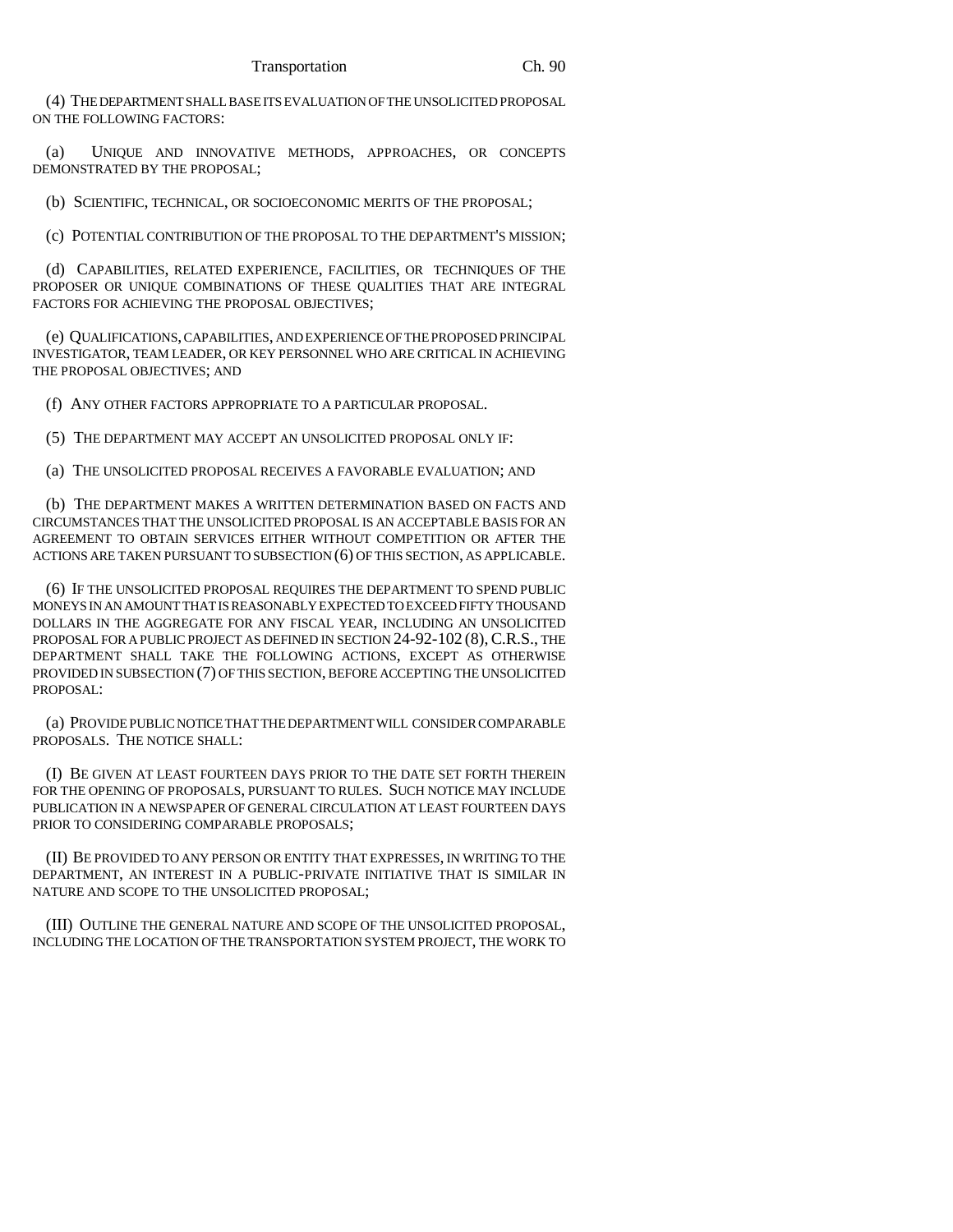## Ch. 90 Transportation

BE PERFORMED ON THE PROJECT, AND THE TERMS OF ANY PRIVATE CONTRIBUTIONS OFFERED AND PUBLIC BENEFITS REQUESTED CONCERNING THE PROJECT;

(IV) REQUEST INFORMATION TO DETERMINE IF THE PROPOSER OF A COMPARABLE PROPOSAL HAS THE NECESSARY EXPERIENCE AND QUALIFICATIONS TO PERFORM THE PUBLIC-PRIVATE INITIATIVE; AND

(V) SPECIFY THE ADDRESS TO AND THE DATE BY WHICH THE COMPARABLE PROPOSALS MUST BE SUBMITTED, ALLOWING A REASONABLE TIME TO PREPARE AND SUBMIT THE PROPOSALS;

(b) DETERMINE, IN ITS DISCRETION, IF ANY SUBMITTED PROPOSAL IS COMPARABLE IN NATURE AND SCOPE TO THE UNSOLICITED PROPOSAL AND WARRANTS FURTHER EVALUATION;

(c) EVALUATE EACH COMPARABLE PROPOSAL, TAKING RELEVANT FACTORS INTO CONSIDERATION; AND

(d) CONDUCT GOOD FAITH DISCUSSIONS AND, IF NECESSARY, NEGOTIATIONS CONCERNING EACH COMPARABLE PROPOSAL.

(7) THE ACTIONS REQUIRED BY SUBSECTION (6) OF THIS SECTION DO NOT APPLY TO AN UNSOLICITED RESEARCH PROPOSAL IF THE DEPARTMENT REASONABLY DETERMINES THAT THE ACTIONS WOULD IMPROPERLY DISCLOSE EITHER THE ORIGINALITY OF THE RESEARCH OR PROPRIETARY INFORMATION ASSOCIATED WITH THE RESEARCH PROPOSAL.

(8) THE DEPARTMENT MAY ACCEPT A COMPARABLE PROPOSAL SUBMITTED PURSUANT TO SUBSECTION (6) OF THIS SECTION IF THE DEPARTMENT DETERMINES THAT THE COMPARABLE PROPOSAL IS THE MOST ADVANTAGEOUS TO THE STATE IN COMPARISON TO AN UNSOLICITED PROPOSAL OR OTHER SUBMITTED PROPOSALS.

(9) IF THE UNSOLICITED PROPOSAL IS ACCEPTED OR IF A COMPARABLE PROPOSAL IS ACCEPTED PURSUANT TO SUBSECTION (8) OF THIS SECTION, THE DEPARTMENT SHALL USE THE PROPOSAL AS THE BASIS FOR NEGOTIATION OF AN AGREEMENT.

(10) THE DEPARTMENT'S PROCUREMENT OFFICER OR THE PROCUREMENT OFFICER'S DESIGNEE HAS THE AUTHORITY TO MAKE THE DETERMINATIONS AND TAKE THE ACTIONS REQUIRED BY THIS SECTION.

**43-1-1204. Public-private initiative agreement.** (1) THE DEPARTMENT SHALL ENTER INTO AN AGREEMENT FOR EACH PUBLIC-PRIVATE INITIATIVE.

(2) THE DEPARTMENT SHALL INCLUDE TERMS AND CONDITIONS IN THE AGREEMENT THAT IT DETERMINES ARE APPROPRIATE IN THE PUBLIC INTEREST AND TO PROTECT HIGHWAY AND TRAFFIC SAFETY.

(3) THE AGREEMENT SHALL PROVIDE THAT:

(a) THE PRIVATE ENTITY SHALL NOT PLEDGE OR CAUSE A LIEN TO BE CREATED ON THE TRANSPORTATION SYSTEM OR RIGHT-OF-WAY INVOLVED IN THE TRANSPORTATION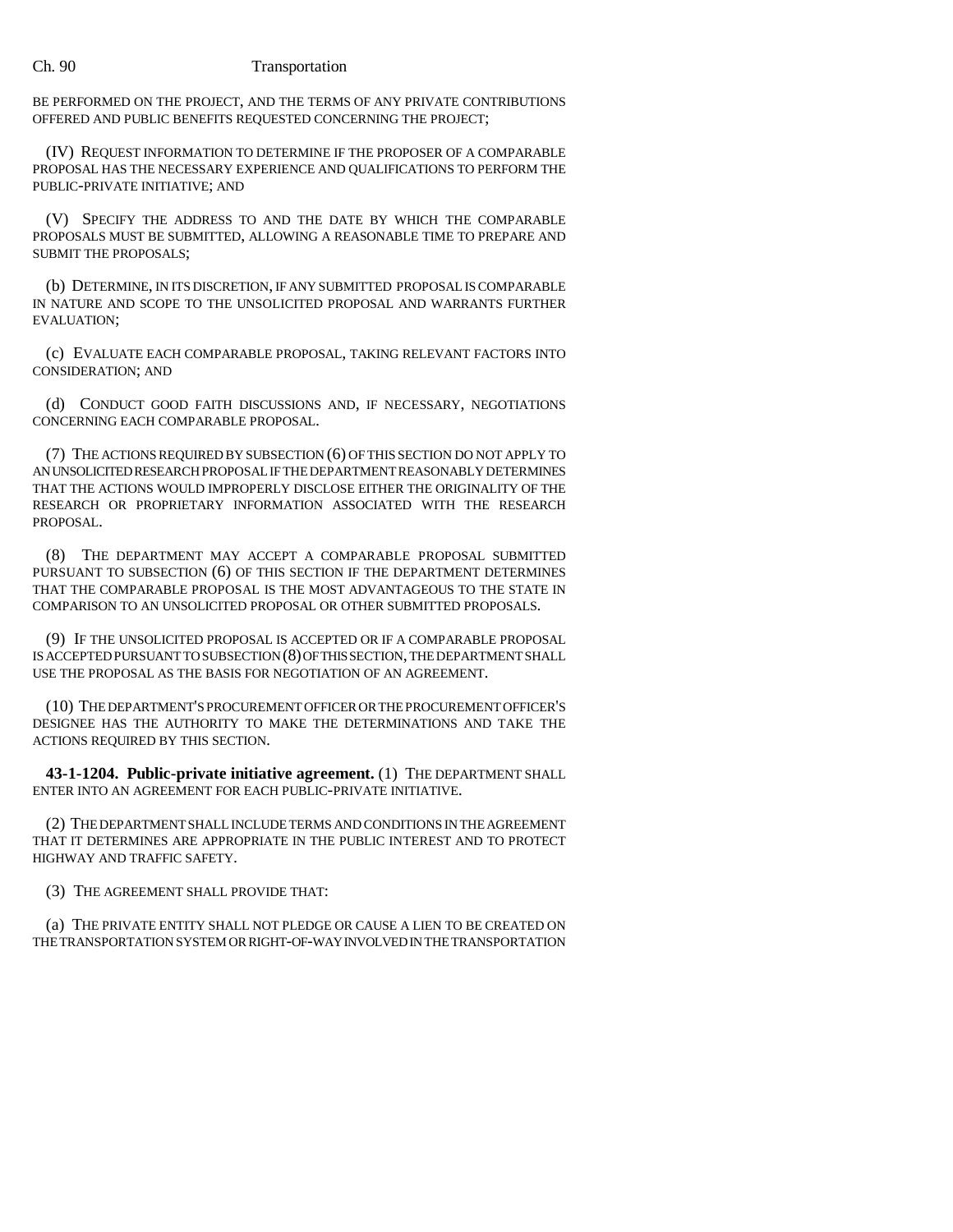## SYSTEM PROJECT;

(b) THE DEPARTMENT OWNS THE HIGHWAY AND RIGHT-OF-WAY INVOLVED IN THE TRANSPORTATION SYSTEM PROJECT AT ALL TIMES.

(4) NOTWITHSTANDING THE FACT THAT THE DEPARTMENT ENTERS INTO AN AGREEMENT FOR A PUBLIC-PRIVATE INITIATIVE, THE DEPARTMENT IS NOT A PARTNER OR A JOINT VENTURER WITH THE PRIVATE ENTITY FOR ANY PURPOSE.

(5) THE DEPARTMENT SHALL NOT ENTER INTO ANY EXCLUSIVE ARRANGEMENT, LEASE, OR OTHER AGREEMENT FOR USE OF THE PUBLIC RIGHTS-OF-WAY BY A TELECOMMUNICATIONS PROVIDER THAT IN ANY WAY DISCRIMINATES OR PREVENTS A SIMILAR ARRANGEMENT BEING MADE WITH ANY OTHER TELECOMMUNICATIONS PROVIDER. ALL LEASES OF RIGHTS-OF-WAY TO TELECOMMUNICATIONS PROVIDERS MUST BE DONE ON A NONDISCRIMINATORY SAME-TERM BASIS. IF A TELECOMMUNICATIONS PROVIDER COMPENSATES THE STATE IN OTHER THAN CASH, A CASH EQUIVALENT VALUE MUST BE IMPUTED AND ATTACHED TO THE AGREEMENT, AND ANY OTHER TELECOMMUNICATIONS PROVIDER MAY HAVE EQUAL ACCESS TO THE RIGHT-OF-WAY FOR THE CASH EQUIVALENT. THE CASH EQUIVALENT SHALL BE AN ESTIMATE OF THE FAIR MARKET VALUE OF THE SERVICE OR PRODUCT PROVIDED TO THE STATE, AND A TELECOMMUNICATIONS PROVIDER MAY ASK A COURT OF COMPETENT JURISDICTION TO REVIEW THE IMPUTED MONETARY AMOUNT WHICH THE COURT MAY LOWER TO THE REASONABLE FAIR MARKET VALUE IF NECESSARY.

**43-1-1205. Revenue - disposition - use.** THE DEPARTMENT SHALL DEPOSIT ANY PRIVATE CONTRIBUTION OF MONEY AND ANY DEPARTMENT SHARE OF REVENUE OR INCOME RESULTING FROM A TRANSPORTATION SYSTEM PROJECT, IF ANY, IN THE STATE HIGHWAY SUPPLEMENTARY FUND CREATED IN SECTION 43-1-219. THE DEPARTMENT SHALL USE THE CONTRIBUTED MONEYS FOR TRANSPORTATION PURPOSES.

**43-1-1206. Rules.** THE TRANSPORTATION COMMISSION CREATED PURSUANT TO SECTION 43-1-106 SHALL ADOPT RULES THAT IT DETERMINES ARE NECESSARY OR APPROPRIATE TO IMPLEMENT THIS PART 12, INCLUDING RULES ON THE SOLICITATION AND EVALUATION OF PUBLIC-PRIVATE INITIATIVES, INITIATIVE AGREEMENTS, PRIVATE CONTRIBUTIONS, PUBLIC BENEFITS TO BE GRANTED IN EXCHANGE FOR CONTRIBUTIONS, AND THE RECEIPT, CONTENT, AND PROPER HANDLING OF UNSOLICITED OR COMPARABLE PROPOSALS FOR TRANSPORTATION SYSTEM PROJECTS.

**43-1-1207. Applicability - public highway use by public and private entities.** THIS PART 12 IS SUBJECT TO APPLICABLE STATE AND FEDERAL LAWS TO THE EXTENT THAT SUCH LAWS AUTHORIZE THE USE OF PUBLIC HIGHWAYS BY ANY PUBLIC OR PRIVATE ENTITY.

**43-1-1208. Repeal of part.** THIS PART 12 IS REPEALED, EFFECTIVE JULY 1, 2000. THE REPEAL OF THIS PART 12 SHALL HAVE NO EFFECT ON CONTRACTS ENTERED INTO ON OR BEFORE JULY 1, 2000.

**SECTION 3.** 43-1-220 (2), Colorado Revised Statutes, 1993 Repl. Vol., is amended BY THE ADDITION OF A NEW PARAGRAPH to read:

**43-1-220. Sources of funds - assumption of obligations.** (2) All receipts from